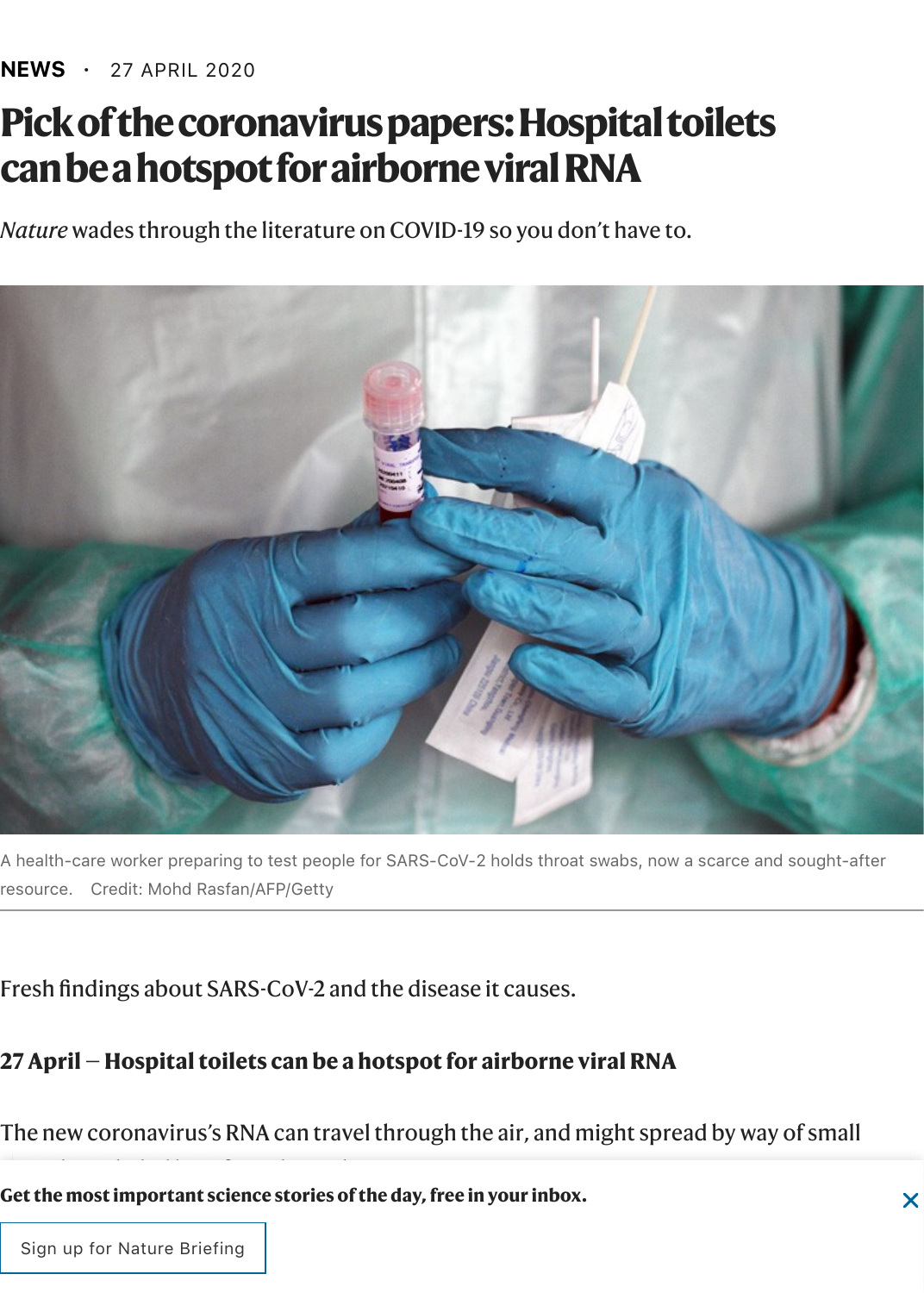CoV-2 RNA in aerosols — fine airborne particles — at two hospitals treating people with COVID-19 (Y. Liu *et al. Nature* [https://doi.org/10.1038/s41586-020-2271-3;](https://www.nature.com/articles/s41586-020-2271-3#citeas) 2020).

The team detected elevated levels of viral RNA in locations such as a small toilet used by patients, and staff changing rooms. No viral RNA was detected in staff rooms after they had been disinfected. Low to undetectable levels were found in the hospitals' well-ventilated patient wards.

The presence of airborne viral RNA suggests that SARS-CoV-2 has the potential to spread by way of aerosols, the researchers say. They suggest that measures such as routine disinfection and better ventilation could help to control the virus's spread.

# **24 April — Spit could be the solution to testing shortages**

A person's saliva accurately reveals whether they are infected with SARS-CoV-2, a finding that could make tests for the virus safer and more widely available.

The gold-standard test for coronavirus infection requires a long swab to be rubbed against the back of the throat. But such swabs are in short supply, and swabbing can prompt people to cough or sneeze, potentially launching a barrage of viral particles.

Anne Wyllie at the Yale School of Public Health in New Haven, Connecticut, and her colleagues collected both saliva and throat samples from people hospitalized with COVID-19 (A. Wyllie *et al*. Preprint at medRxiv,<http://doi.org/ggssqf>, 2020). The team's testing did not detect the virus in some patients' throat-swab samples — but did detect it in the same patients' saliva samples. Saliva testing also showed that two health-care workers who felt fine and had negative throat tests were actually infected.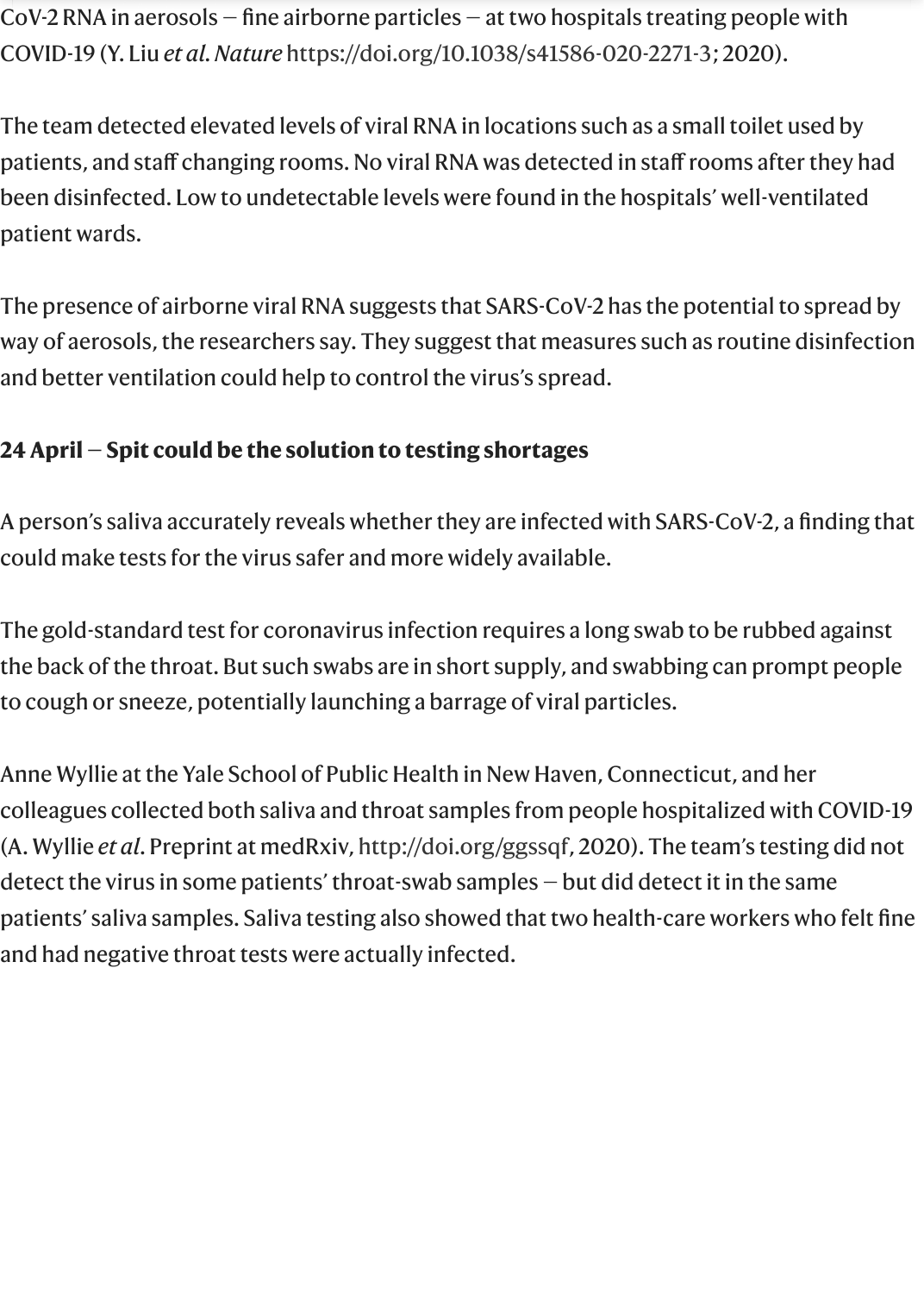

A human cell (blue; artificially coloured) infected with SARS-CoV-2 (yellow). Credit: NIAID/NATIONAL INSTITUTES OF HEALTH/SPL

## **23 April — Intensive testing finds a small town's many silent infections**

A large proportion of people with COVID-19 have no symptoms, according to research in a small Italian town.

On 21 February, the town of Vo' reported Italy's first COVID-19 death, leading authorities to ban movement in the town and end public services and commercial activities there for two weeks. Andrea Crisanti at Imperial College London and his colleagues swabbed almost every resident of Vo' for viral RNA at the beginning and end of the lockdown.

The team found that some 43% of the people infected with SARS-CoV-2 in the town reported no fever or other symptoms (E. Lavezzo *et al.* Preprint at medRxiv <http://doi.org/ggsmcj>; 2020). The researchers observed no statistically significant difference in potential infectiousness between those who reported symptoms and those who did not.

Asymptomatic and pre-symptomatic individuals have a key role in COVID-19 transmission,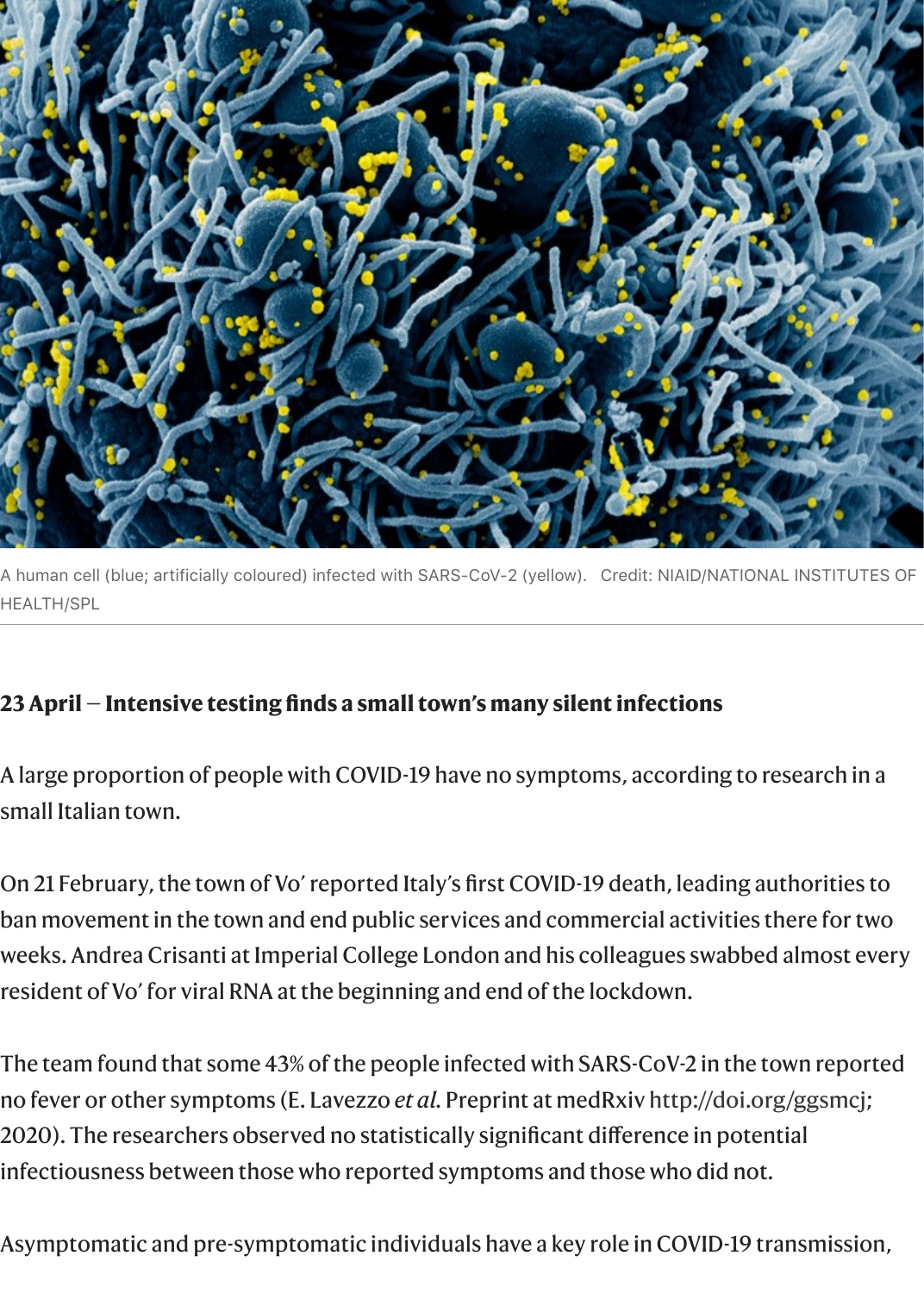which makes it difficult to control the disease without strict social distancing, the authors say.

#### **22 April — A vaccine candidate shows early success in an animal trial**

An experimental vaccine protects monkeys from infection with the virus that causes COVID-19.

A team led by Chuan Qin at the Peking Union Medical College in Beijing injected rhesus macaques (*Macaca mulatta*) with three doses of a vaccine comprised of chemically inactivated particles of SARS-CoV-2 (Q. Gao *et al*. Preprint at bioRxiv [http://doi.org/dskt;](http://doi.org/dskt) 2020). Eight monkeys were then intentionally exposed to the virus.

All four monkeys given a high dose of the vaccine had no detectable virus in their throat or lungs seven days after exposure. Monkeys that received a lower dose of vaccine showed some signs of coronavirus infection — but their levels of virus were much lower than in exposed animals that received no vaccine. This month, the company developing the vaccine received approval to start human safety trials on it.



A man with COVID-19 is treated at an intensive care unit in Rome. Credit: Antonio Masiello/Getty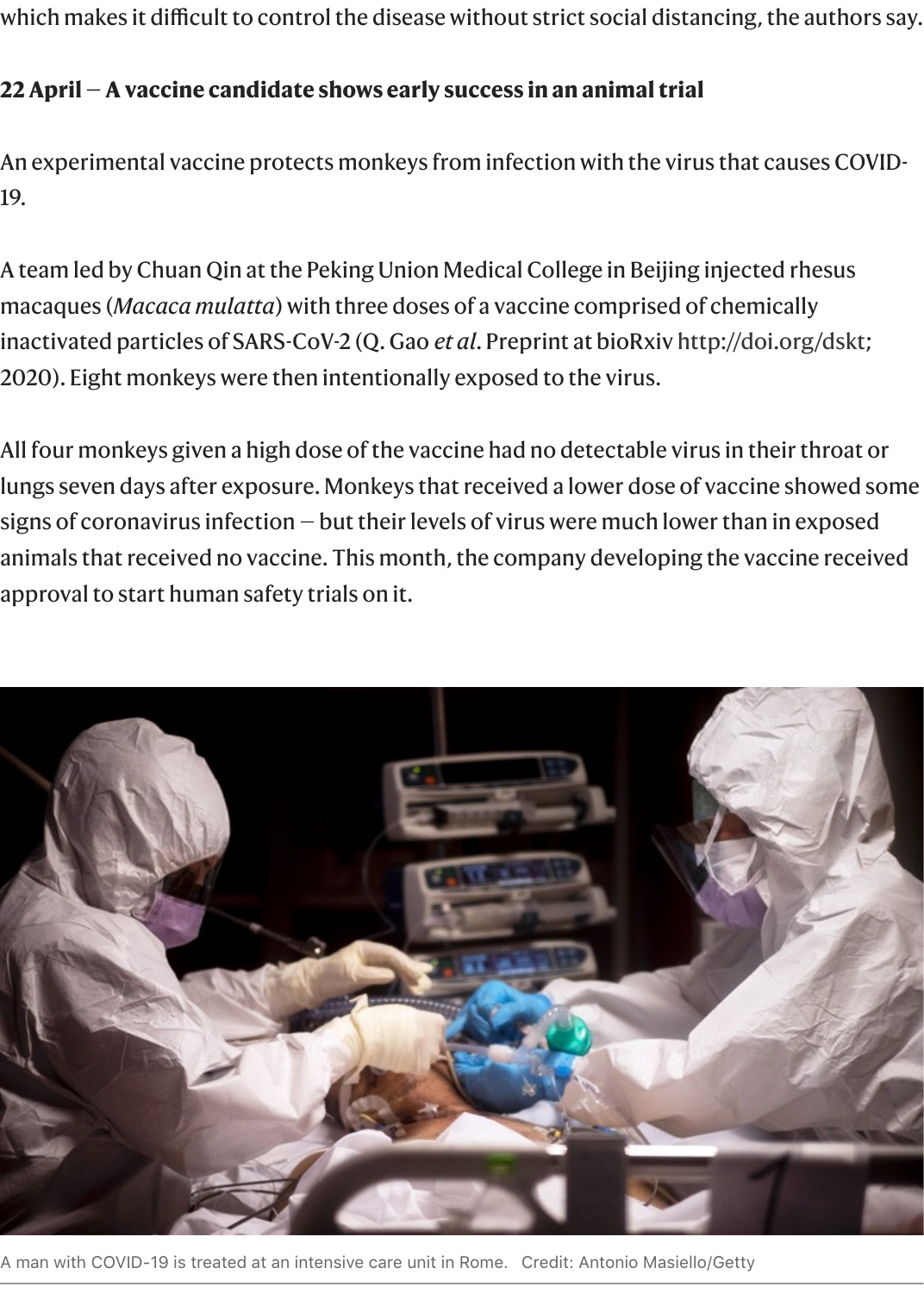#### **20 April — How Hong Kong stemmed viral spread without harsh restrictions**

Hong Kong slowed the spread of SARS-CoV-2 through a combination of intensive surveillance, quarantining and social distancing without relying on severe measures used elsewhere.

In January, the authorities in Wuhan, where the coronavirus outbreak began, halted travel out of the city in an attempt to control the spread of the virus that causes COVID-19. But Hong Kong relied on a programme that included widespread testing, quarantining of those who had been in contact with infected people, and distancing measures such as school closures. When Peng Wu at the University of Hong Kong and her colleagues surveyed residents in early March, 99% said they wore a mask in public and 85% said they avoided crowds (B. J. Cowling *et al*. *Lancet Public Health* [http://doi.org/dsfw;](http://doi.org/dsfw) 2020).

The combination of public behavioural changes and government measures kept the virus's spread relatively low in Hong Kong during the period to the end of March, the team found.

## **17 April — Vaccine from viral spikes holds promise**

A key portion of a coronavirus protein could form the basis of a safe and effective vaccine.

Coronavirus particles bristle with spiny 'spike proteins'. A portion of the spike called the receptor-binding domain recognizes and attaches to a molecule found on the surface of many human cells, allowing the viral particle to gain entry into those cells.

Hyeryun Choe and Michael Farzan at the Scripps Research Institute in Jupiter, Florida, and their colleagues immunized rats with fragments of the spike's binding domain (B. D. Quinlan *et al*. Preprint at bioRxiv, [http://doi.org/ggrs5t;](http://doi.org/ggrs5t) 2020). In response, the rodents' immune systems made antibodies that can recognize coronavirus and prevent it from infecting cells.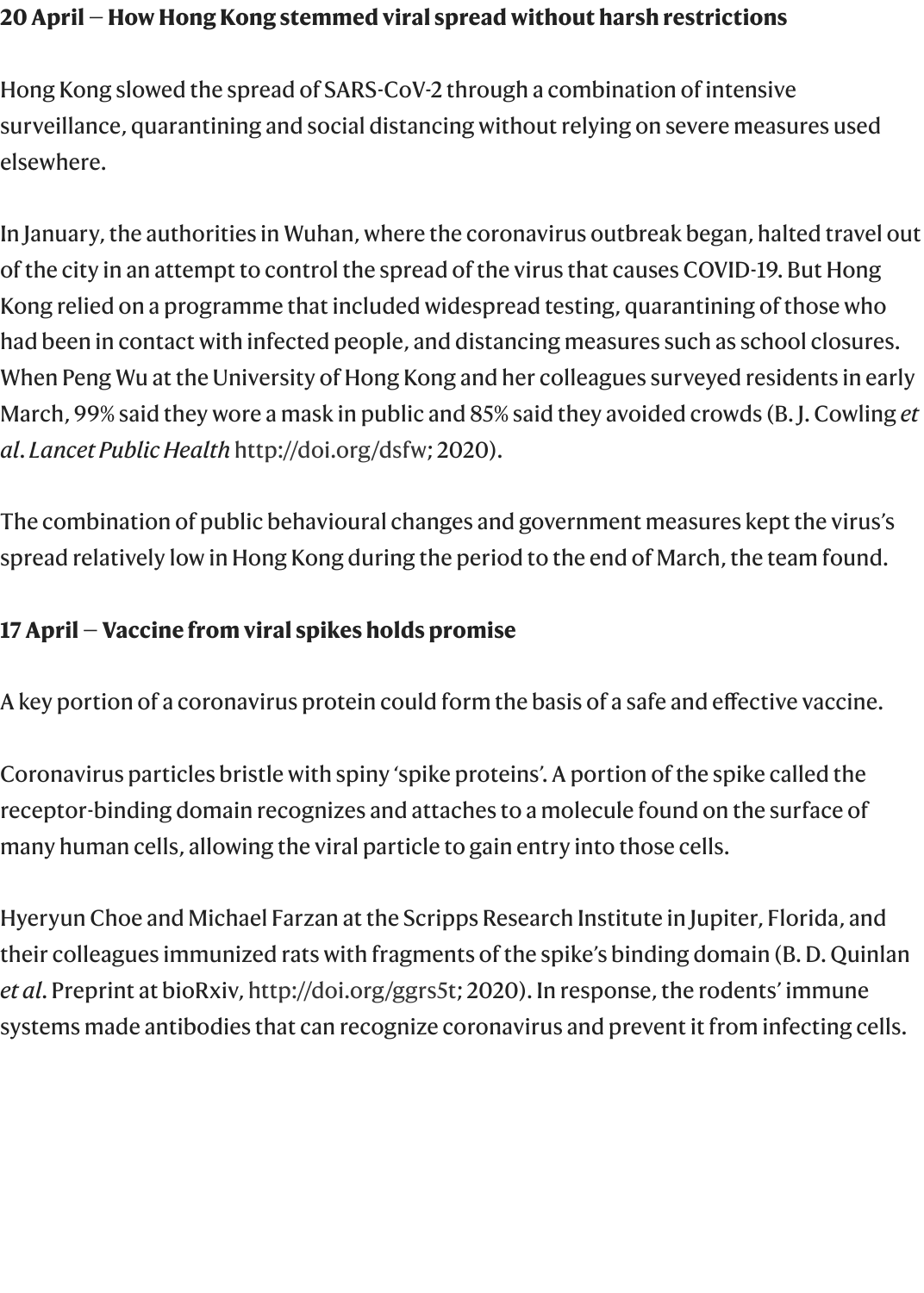

One of the spike proteins (red) on a SARS-CoV-2 particle grabs a receptor on a cell. Credit: SPL

Further experiments suggested that these antibodies are unlikely to make host cells more susceptible to coronavirus infection — one of the main safety concerns for vaccines.

#### **16 April — Ski buffs helped to seed coronavirus in Iceland**

Holidaymakers returning from ski trips to the Alps helped to bring the coronavirus to Iceland.

In late January, Kari Stefansson at deCODE Genetics-Amgen in Reykjavik and his colleagues began testing for SARS-CoV-2 among Iceland residents at high risk of exposure to the virus, such as travellers to China (D. F. Gudbjartsson *et al. N. Engl. J. Med.* [http://doi.org/ggr6wx;](http://doi.org/ggr6wx) 2020). Some 13% of the 9,199 people tested by early April were infected. The team sequenced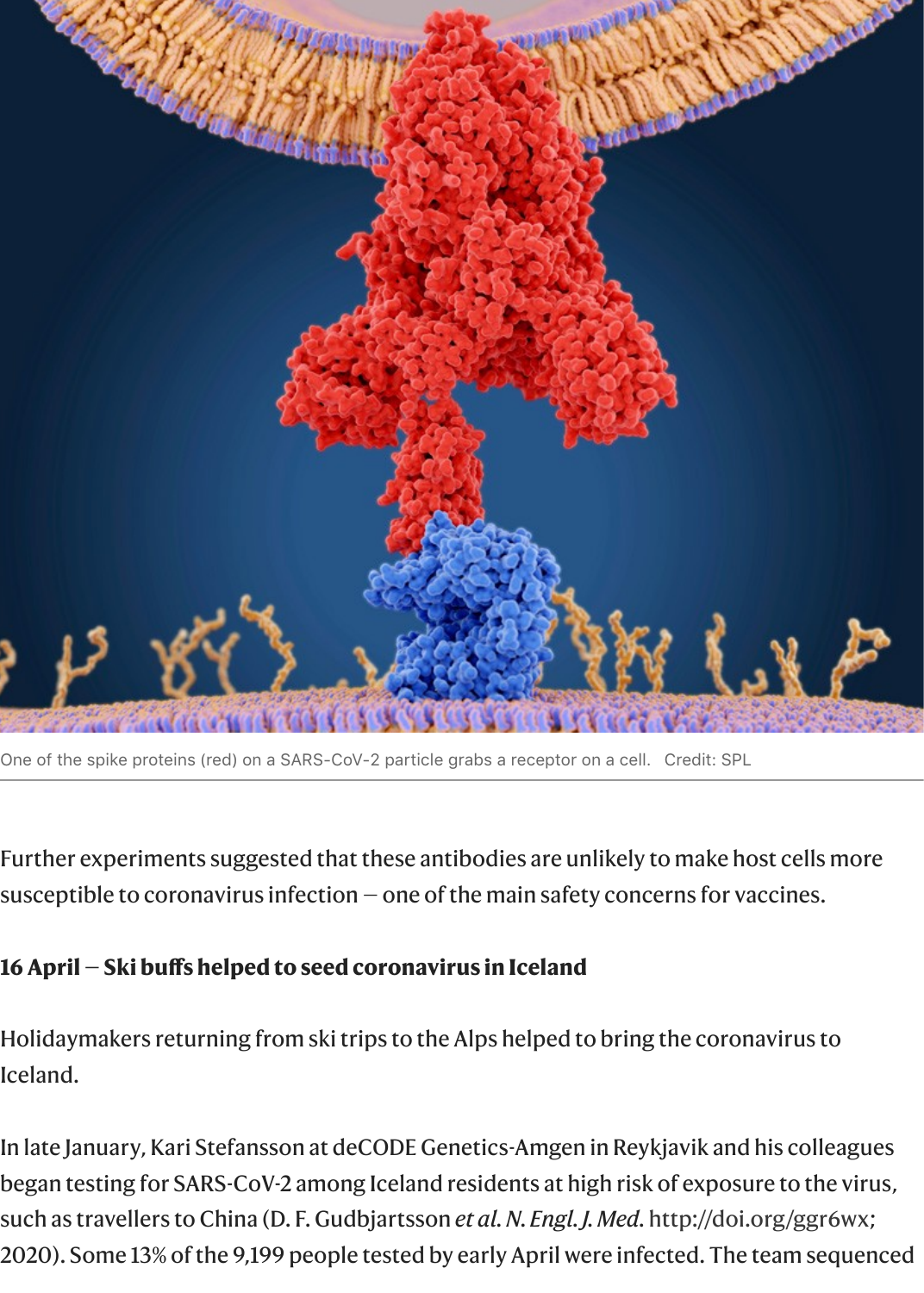viral RNA from people who tested positive and found that some of the strains had probably originated in Austria or Italy, which both have Alpine ski resorts.

Tests in the second half of March on more than 2,000 randomly selected individuals found that only 0.6% were infected. The researchers say their analysis suggests that measures to contain the virus through testing, contact tracing and quarantining have been successful in Iceland.



A healthcare worker dressed for a shift in the COVID-19 intensive care unit in Lisbon. Credit: Patricia De Melo Moreira/AFP/Getty

#### **15 April — Relief from social distancing could unleash the virus anew**

Cases of COVID-19 are likely to surge after current social-distancing measures are eased, according to models.

Yonatan Grad, Marc Lipsitch and their colleagues at the Harvard T.H. Chan School of Public Health in Boston, Massachusetts, modelled the spread of coronaviruses in places that have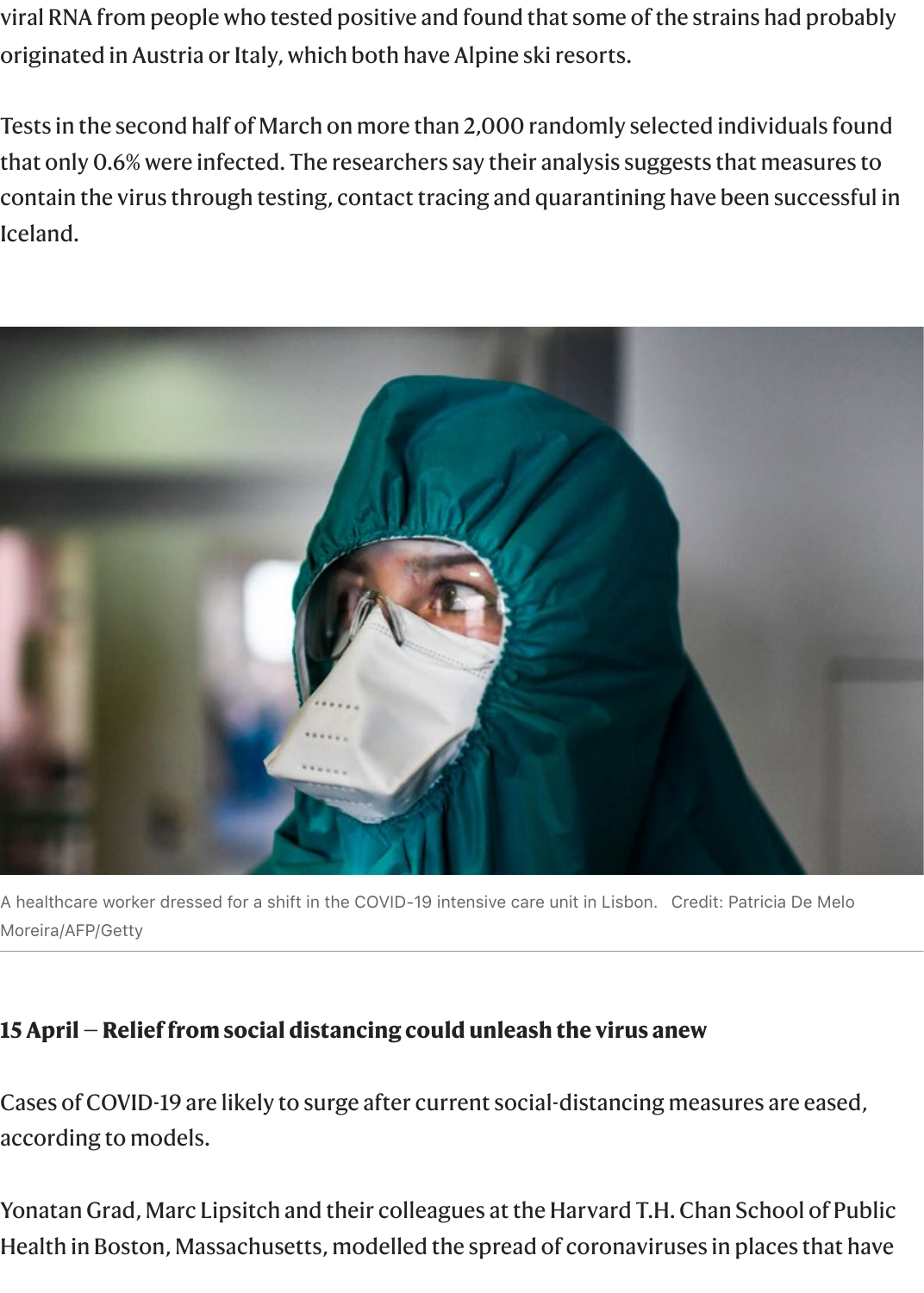temperate climates, such as the United States. The results helped the team to predict the spread of SARS-CoV-2, the coronavirus that causes COVID-19 (S.M. Kissler *et al*. *Science* [http://doi.org/drz3;](http://doi.org/drz3) 2020).

The researchers found that if SARS-CoV-2 spreads more efficiently in some seasons than in others — as influenza virus does, for example — the peak number of COVID-19 cases after social distancing ends could be larger than the peak number without any social distancing at all. That's because distancing measures leave a high proportion of people susceptible to infection, leading to a spike of disease if viral transmission ramps up late in the year.

If human immunity to SARS-CoV-2 wanes over the course of a few years, the virus is likely to cause repeated outbreaks in wintertime, the authors say.

# **15 April — Common sequencing technique could speed large-scale diagnosis**

A standard genomic-analysis method that can sequence tens of thousands of DNA samples in a day has been adapted to detect the virus that causes COVID-19.

In a testing protocol proposed by Jonathan Schmid-Burgk at the Broad Institute of MIT and Harvard in Cambridge, Massachusetts, and his team, every sample being tested for SARS-CoV-2 would be tagged with a unique DNA sequence that would serve as a biological barcode ( J. L. Schmid-Burgk *et al*. Preprint at bioRxiv, [http://doi.org/drzc;](http://doi.org/drzc) 2020). High-speed sequencing instruments common in research laboratories around the world could then be used to analyse as many as 100,000 DNA samples at one time.

The authors anticipate that if clinical testing validates the method, then millions of samples could be analysed per day at each sequencing site — a far more efficient output than that of current testing techniques.

*Correction: An earlier version did not include the name of the paper's corresponding author, Jonathan Schmid-Burgk.*

## **10 April — A viral enzyme's structure points to possible drugs**

Scientists have detailed the crystal structure of one of SARS-CoV-2's key proteins, an enzyme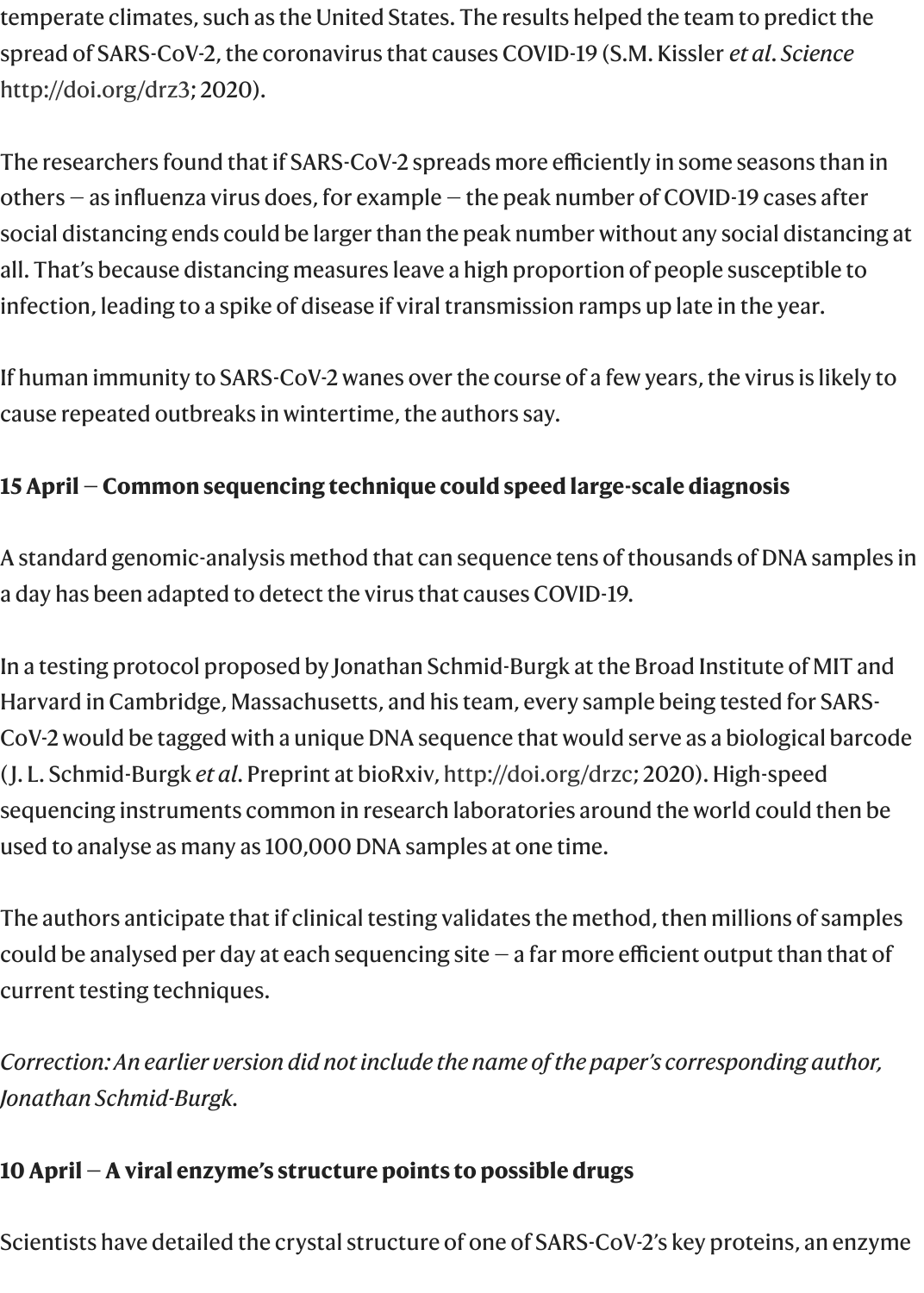called a protease that the virus needs to replicate within our cells.

Hualiang Jiang, Zihe Rao and Haitao Yang at ShanghaiTech University in China and their colleagues deposited the structure in a protein data bank two months ago, and have since used it to help them identify compounds that inhibit the protease (Z. Jin *et al*. *Nature* <https://doi.org/10.1038/s41586-020-2223-y>; 2020). The team's screening revealed several powerful viral inhibitors, including ebselen, whose safety has already been tested in people.

These inhibitors work by infiltrating a hollow in the protease. Proteases found in other coronaviruses have a similar hollow, raising hopes that a single compound might help to treat a wide variety of diseases caused by coronaviruses.



One of SARS-CoV-2's key enzymes consists of two units (blue and red; artist's impression) and includes a hollow where candidate drugs (green) can bind the enzyme. Credit: Z. Jin *et al./Nature*

#### **9 April — Absent antibodies suggest mystery immune response**

After recovering from infection with SARS-Cov-2, many people have high levels of antibodies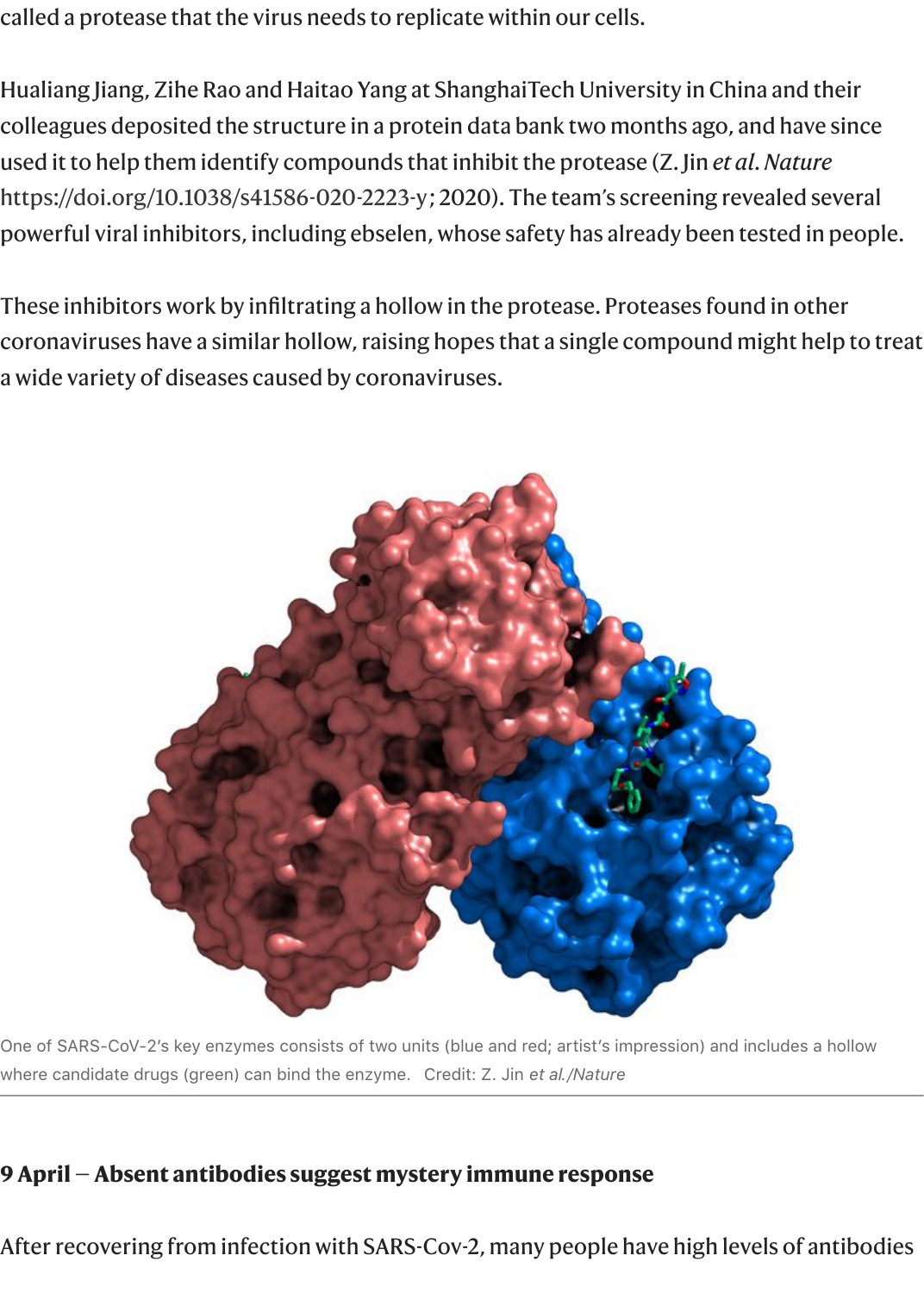against the virus. But a recent study finds that in some recovered patients, such antibodies are present at very low levels — and in some cases are undetectable.

When a foreign microbe intrudes on the body, the immune system usually makes proteins called antibodies that help to fight off the invader. A team led by Jinghe Huang and Fan Wu at Fudan University in Shanghai, China measured antibodies to the novel coronavirus in 175 volunteers who had recovered from mild infections (F. Wu *et al*.

[https://www.medrxiv.org/content/10.1101/2020.03.30.20047365v1,](https://www.medrxiv.org/content/10.1101/2020.03.30.20047365v1) 2020). About 30% of the volunteers  $-$  and especially those under the age of  $40$   $-$  never developed high levels of SARS-CoV-2 antibodies, suggesting that other immune responses helped rid them of their infections.

# **8 April — Viral load soars as infected people start feeling ill**

Viral RNA levels are highest in people with COVID-19 soon after their symptoms appear, according to two separate research teams.

Kwok-Yung Yuen at The University of Hong Kong–Shenzhen Hospital, China, and his colleagues analysed saliva samples coughed up by 23 people infected with SARS-CoV-2. The team found that study participants' viral concentrations peaked shortly after they started feeling ill, and began declining about one week after the peak.

The more viral RNA detected in a person's body, the more they excrete when coughing or sneezing. The authors say that the high levels of SARS-CoV-2 particles detected at the onset of symptoms suggest that the virus can be transmitted easily between people, even when symptoms are relatively mild (K. K.-W. To *et al. Lancet Infect. Dis.* [http://doi.org/ggp4qx;](http://doi.org/ggp4qx) 2020).

The results are consistent with another study of nose and throat swabs from 18 people with COVID-19. The concentrations of viral RNA in the 17 symptomatic patients were similar to that in the one asymptomatic patient (L. Zou *et al. N. Engl. J. Med.* <http://doi.org/ggmzsp>; 2020).

However, another study found that people with milder COVID-19 symptoms on admission to hospital had much lower concentrations of viral RNA than did those with more severe symptoms (Y. Liu *et al. Lancet Infect. Dis.* <http://doi.org/dqrr>; 2020). Wei Zhang at The First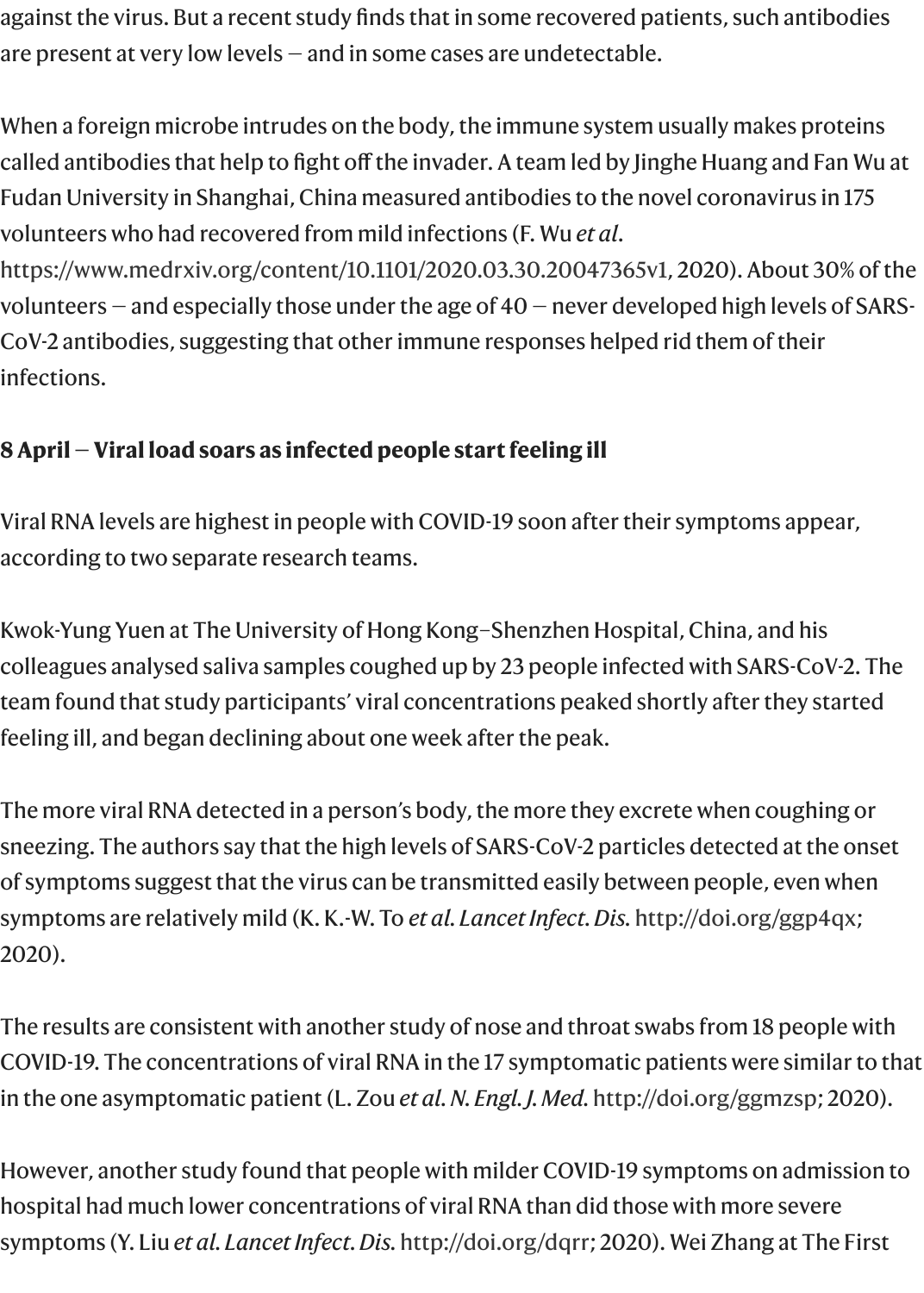Affiliated Hospital of Nanchang University, China, Leo Poon at the University of Hong Kong, and their colleagues say the findings suggest that viral RNA concentrations could predict whether infected people will develop more severe symptoms.



Particles (blue) of the virus that causes COVID-19. Credit: NATIONAL INFECTION SERVICE/SPL

#### **7 April — A comparison finds subtle differences between tests for the COVID-19 virus**

Doctors rely on a test called quantitative reverse-transcription polymerase chain reaction (qRT-PCR) to determine whether a person is infected with SARS-CoV-2. A team led by Nathan Grubaugh at Yale School of Public Health in New Haven, Connecticut, compared nine widely used versions of the test and found that all of them reliably detect the virus (C. B. F. Vogels *et al*. Preprint at medRxiv <https://www.medrxiv.org/content/10.1101/2020.03.30.20048108v1>;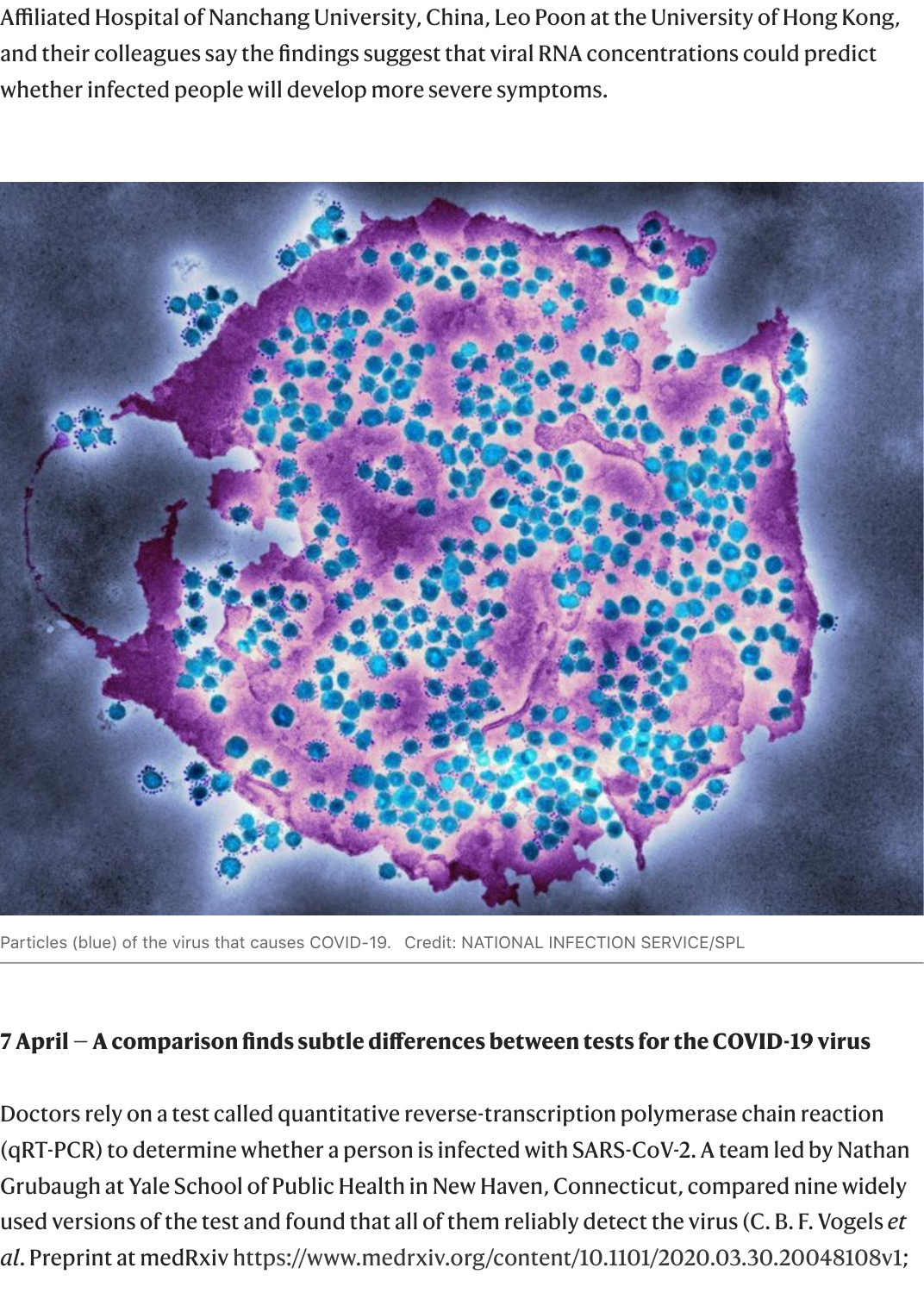2020).

But the researchers also found that some tests — including one made by the US Centers for Disease Control and Prevention, another developed at Hong Kong University, and a third from Charité–Universitätsmedizin Berlin — performed best when it came to detecting low levels of the virus in samples.

# **5 April** — **Bats harbour a pool of coronaviruses related to pandemic culprit**

Viruses closely related to SARS-CoV-2, the virus causing the COVID-19 pandemic, have been circulating in horseshoe bats, ready to jump to humans, for decades — and maybe even longer.

David Robertson at the University of Glasgow, UK, and his colleagues analysed the RNA of 68 coronaviruses, including SARS-CoV-2 and the virus that causes severe acute respiratory syndrome, or SARS (M. F. Boni *et al.* Preprint at bioRxiv [https://doi.org/10.1101/2020.03.30.015008;](https://doi.org/10.1101/2020.03.30.015008) 2020). This analysis shows that horseshoe bats (*Rhinolophus* spp.) host an expanding lineage of viruses that, like SARS-CoV-2, can infect humans. The team estimates that the ancestor of SARS-CoV-2 split 40 to 70 years ago from the closely related bat virus RaTG13. Though the two viruses are highly similar genetically, RaTG13 doesn't infect humans.



**[Mystery deepens over animal](https://www.nature.com/articles/d41586-020-00548-w) source of coronavirus**

The analysis also suggests that viruses in the lineage are ready to jump to humans directly from bats. But SARS-CoV-2 might have first hopped to another species that humans are more exposed to, rather than spreading straight from bat to human.

## **3 April** — **Masks could cut spread of COVID-19 virus**

Surgical face masks effectively block the spread of seasonal

coronaviruses in respiratory droplets, suggesting that masks could prevent transmission of SARS-CoV-2.

Seasonal coronaviruses are one cause of the common cold. Benjamin Cowling at the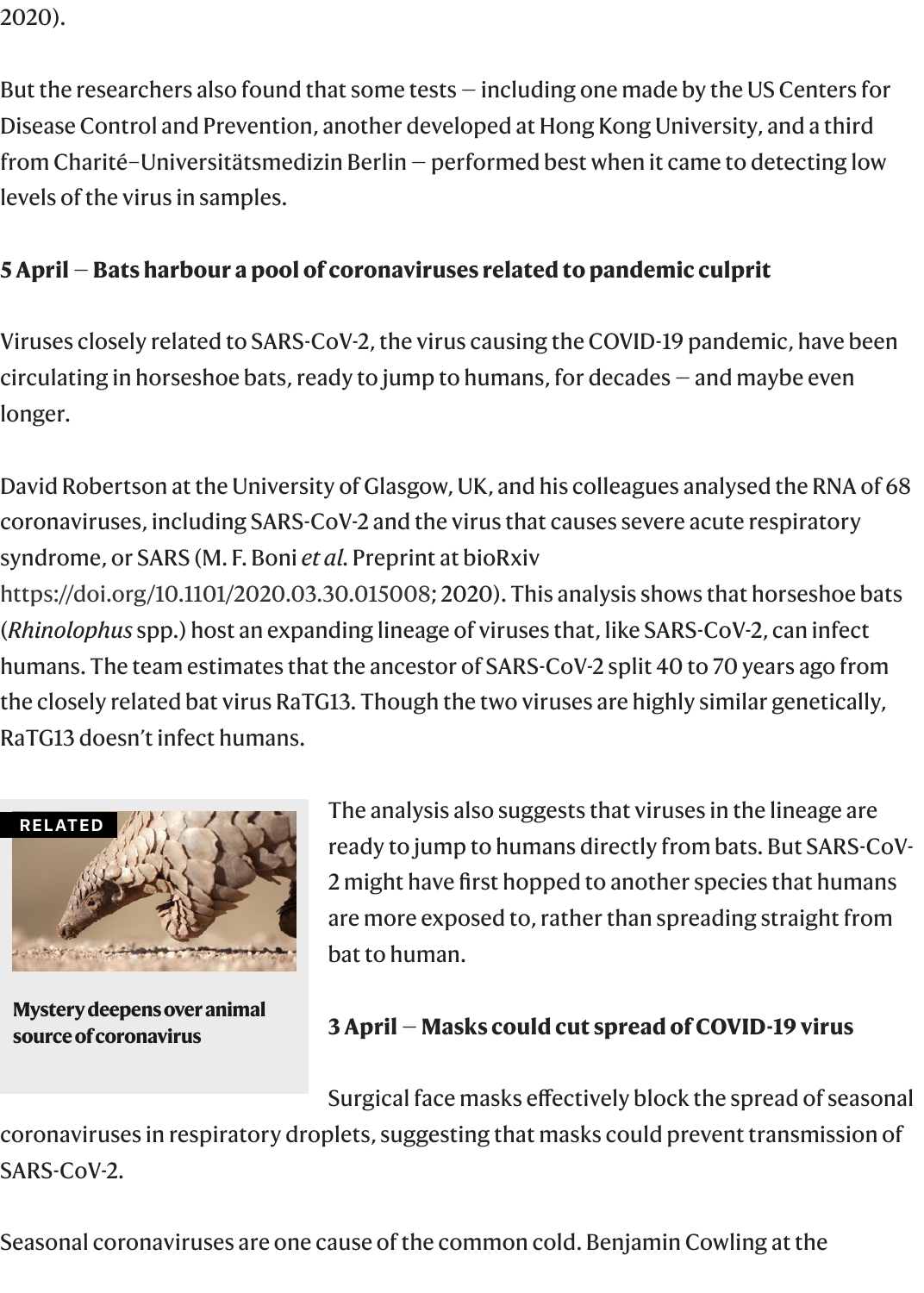University of Hong Kong and his colleagues had ill volunteers who were infected with seasonal coronaviruses sit in an enclosed booth and place their faces in a sampling device, called the Gesundheit-II, that captures airborne particles (N. H. L. Leung *et al. Nat. Med*. [https://doi.org/10.1038/s41591-020-0843-2;](https://doi.org/10.1038/s41591-020-0843-2) 2020).

The scientists detected coronavirus RNA in both coarse droplets and finer 'aerosol' droplets emitted by volunteers who were not wearing masks. Mask reduced detection of viral RNA in both types of droplet. Larger particles are carried by sneezes and coughs, whereas exhaled breath can spread aerosol droplets, which have a diameter of five micrometres or less.

The authors say that surgical masks reduce transmission of not only seasonal coronaviruses, but also influenza.

*Correction: An earlier version of this article said masks reduced detection of viral DNA.*

# **1 April — Antibodies from llamas help to foil the COVID-19 virus**

Antibodies from llamas (*Lama glama*) could help in the fight against several coronaviruses that infect humans.

A team led by Bert Schepens and Xavier Saelens of the VIB life-sciences institute in Ghent, Belgium, and Jason McLellan of the University of Texas at Austin has isolated two llama antibodies that bind the 'spike' proteins that coronaviruses use to enter cells (D. Wrapp *et al*. Preprint at bioRxiv [https://doi.org/10.1101/2020.03.26.010165;](https://doi.org/10.1101/2020.03.26.010165) 2020). One antibody neutralized the coronavirus responsible for Middle East respiratory syndrome (MERS); the second mopped up the severe acute respiratory syndrome (SARS) coronavirus.

Fusing the SARS antibody from a llama with an antibody from a human yielded a hybrid that neutralized the virus responsible for COVID-19. The data suggest that such antibodies could be useful in combating coronavirus epidemics

# **30 March — Debilitated patients rally after dose of survivors' blood**

People seriously ill with COVID-19 experienced striking improvement after receiving infusions of blood from disease survivors, according to two separate research teams.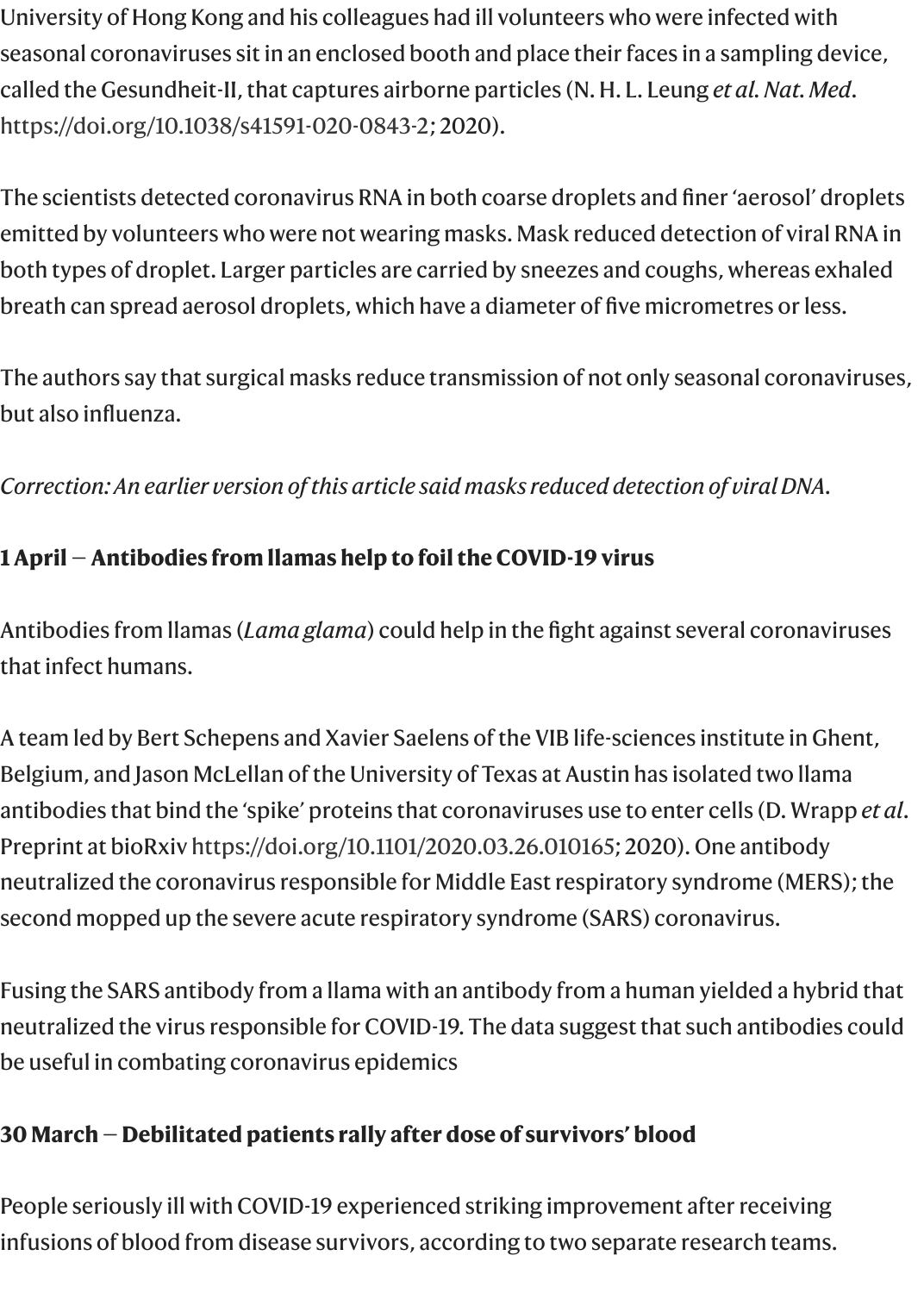Both teams extracted antibody-laden plasma — a component of blood — from people who'd recovered from COVID-19.



**[How blood from coronavirus](https://www.nature.com/articles/d41586-020-00895-8) survivors might save lives**

Xiaoming Yang at the National Engineering Technology Research Center for Combined Vaccines in Wuhan, China, and his colleagues gave the plasma to ten severely ill people. By the sixth day after the treatment, the virus that causes COVID-19 was undetectable in seven of the ten. The recipients experienced no significant side effects (K. Duan *et al*. Preprint at medRxiv [http://doi.org/dqrs;](http://doi.org/dqrs) 2020).

A group led by Lei Liu at Shenzhen Third People's Hospital in China gave survivors' plasma to five "critically ill" people (C.

Shen *et al*. *J. Am. Med. Assoc*. <http://doi.org/dqn7>; 2020). Symptoms dwindled in all five; within ten days of receiving the plasma, three recipients no longer needed ventilators.

Other researchers would like to try such transfusions to treat health workers who have been directly exposed.

# **27 March — Viral proteins point to potential treatments**

A list of the human proteins affected by the SARS-CoV-2 virus offers a guide to potential treatments for infected people.

A team led by Nevan Krogan at the University of California, San Francisco, engineered human cells to produce one of 26 proteins made by the coronavirus (D. E. Gordon *et al.* Preprint at bioRxiv <https://doi.org/10.1101/2020.03.22.002386>; 2020). This allowed the researchers to identify human proteins that physically interact with coronavirus proteins.

Out of 332 interactions between human and viral proteins, the authors identified 67 that existing or candidate drugs could potentially disrupt. The researchers and their collaborators are now testing some of these compounds for antiviral activity — and urge others to do the same.